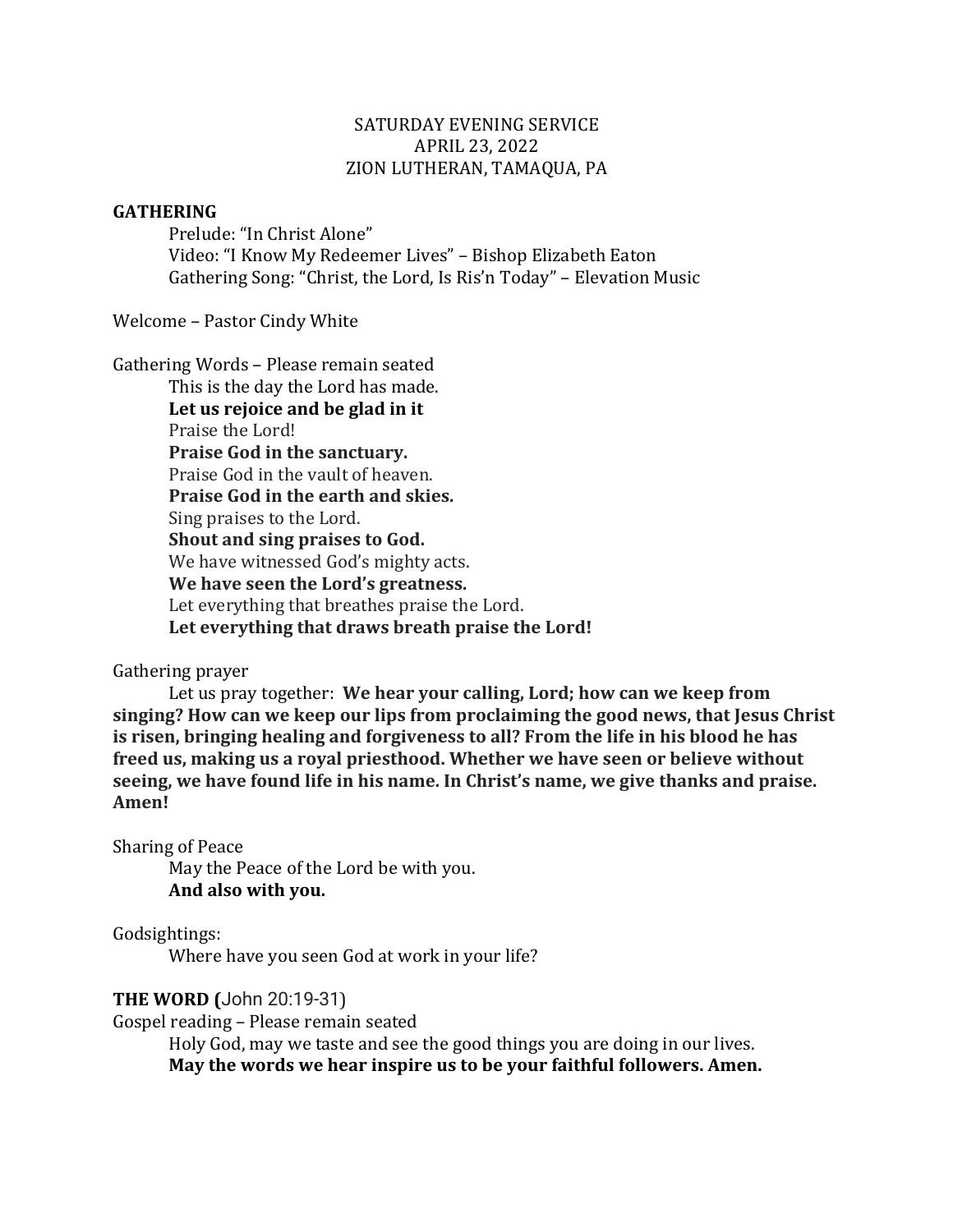A reading from John: On the evening of that first day of the week, when the disciples were together, with the doors locked for fear of the Jewish leaders, Jesus came and stood among them and said, "Peace be with you!" After he said this, he showed them his hands and side. The disciples were overjoyed when they saw the Lord. Again Jesus said, "Peace be with you! As the Father has sent me, I am sending you." And with that he breathed on them and said, "Receive the Holy Spirit. If you forgive anyone's sins, their sins are forgiven; if you do not forgive them, they are not forgiven."

Now Thomas (also known as Didymus[a]), one of the Twelve, was not with the disciples when Jesus came. So the other disciples told him, "We have seen the Lord!" But he said to them, "Unless I see the nail marks in his hands and put my finger where the nails were, and put my hand into his side, I will not believe."

A week later his disciples were in the house again, and Thomas was with them. Though the doors were locked, Jesus came and stood among them and said, "Peace be with you!" Then he said to Thomas, "Put your finger here; see my hands. Reach out your hand and put it into my side. Stop doubting and believe." Thomas said to him, "My Lord and my God!"

Then Jesus told him, "Because you have seen me, you have believed; blessed are those who have not seen and yet have believed."

Jesus performed many other signs in the presence of his disciples, which are not recorded in this book. But these are written that you may believe<sup>[b]</sup> that Jesus is the Messiah, the Son of God, and that by believing you may have life in his name.

The Word of Our Lord **Thanks be to God!** 

Today's message – Pastor Cindy White

Special music – Pastor Cindy White

## **Praise & Prayer**

The Offering Moment

Let us pray: Lord of life and love, we offer these gifts to you. Bless them and use **them, that others might be encouraged in the faith. Gracious God, use our lives as** well. Help us share your story and pour out your love on everyone we meet. In the **name of Christ, we pray. Amen.** 

## Prayers of the People

For the church throughout the world and for all who proclaim the message of God's healing love. (Pause for silent prayer.) Lord in your mercy ... **Hear our prayer**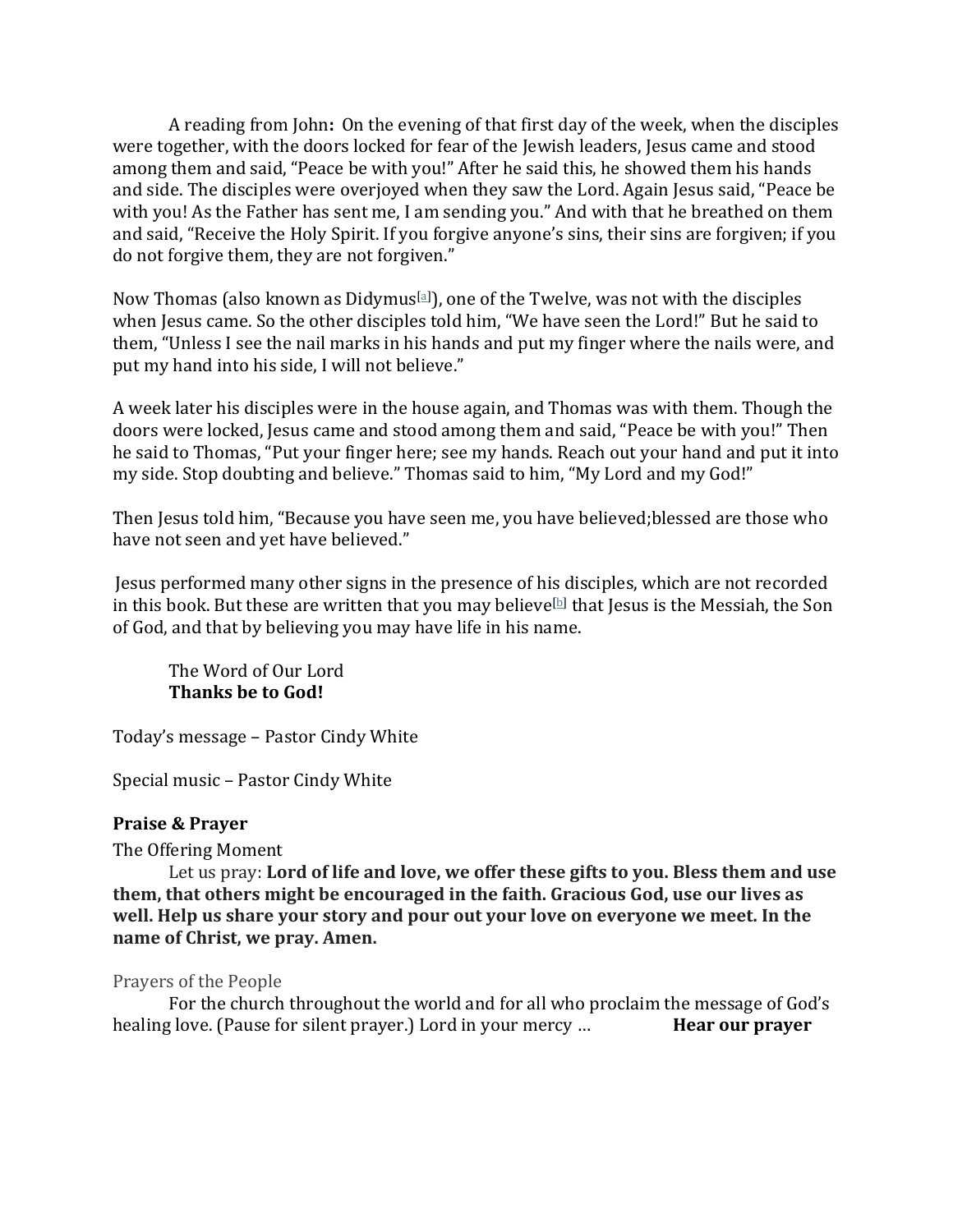For all the nations and peoples of the earth, and for justice, mercy, and peace. (Pause for silent prayer.) Lord in your mercy ... **Hear our prayer** 

For all who are needy, desolate, forgotten, suffering and/or lonely. (Pause for silent prayer.) Lord in your mercy ...

## **Hear our prayer**

For the sick in body, mind or spirit and for all who assist them with hands of healing. (Pause for silent prayer.) Lord in your mercy **Hear our prayer** 

For those burdened by anxious days and sleepless nights. (Pause for silent prayer.) Lord in your mercy ... **Hear our prayer** 

For the dying and the dead, and for those who mourn. (Pause for silent prayer.) Lord in your mercy ... **Hear our prayer** 

For our community and those who live in it, and for our families, our companions, and all those we love. (Pause for silent prayer.) Lord in your mercy … **Hear our prayer**

For our congregation. May we continue to welcome newcomers. Continue to make Zion a place of hope and love for everyone in our community. (Pause for silent prayer) Lord in your mercy ... **Hear our prayer** 

Lord we raise up the special needs, concerns and prayers of those worshiping here this evening. Please feel free to offer any prayer that is on your heart. Lord in your mercy ... **Hear this prayer** 

Generous God, as we celebrate your blessings in our lives, we ask you to hear our prayers for the world this day. Be with us in all that we will do. May we enjoy this week and learn and grow in it. Give us eyes to see and ears to hear the needs around us; give us courage to take action and patience to keep praying. In Jesus name.

#### **Amen.**

The Lord's Prayer - Spoken

#### A Prayer for the World

Let us pray together a prayer for world peace: Lord Jesus, You came that the **world might know the peace that You have experienced with the Father eternally.** Yet, You taught us that in this life there will be wars and rumors of wars. Nations will rise against nations as violence works itself out in the world. However, through You, the world may be saved. O Lord, send Your spirit into the hearts of all men, that the world might know true peace through Your abundant mercy. Amen.